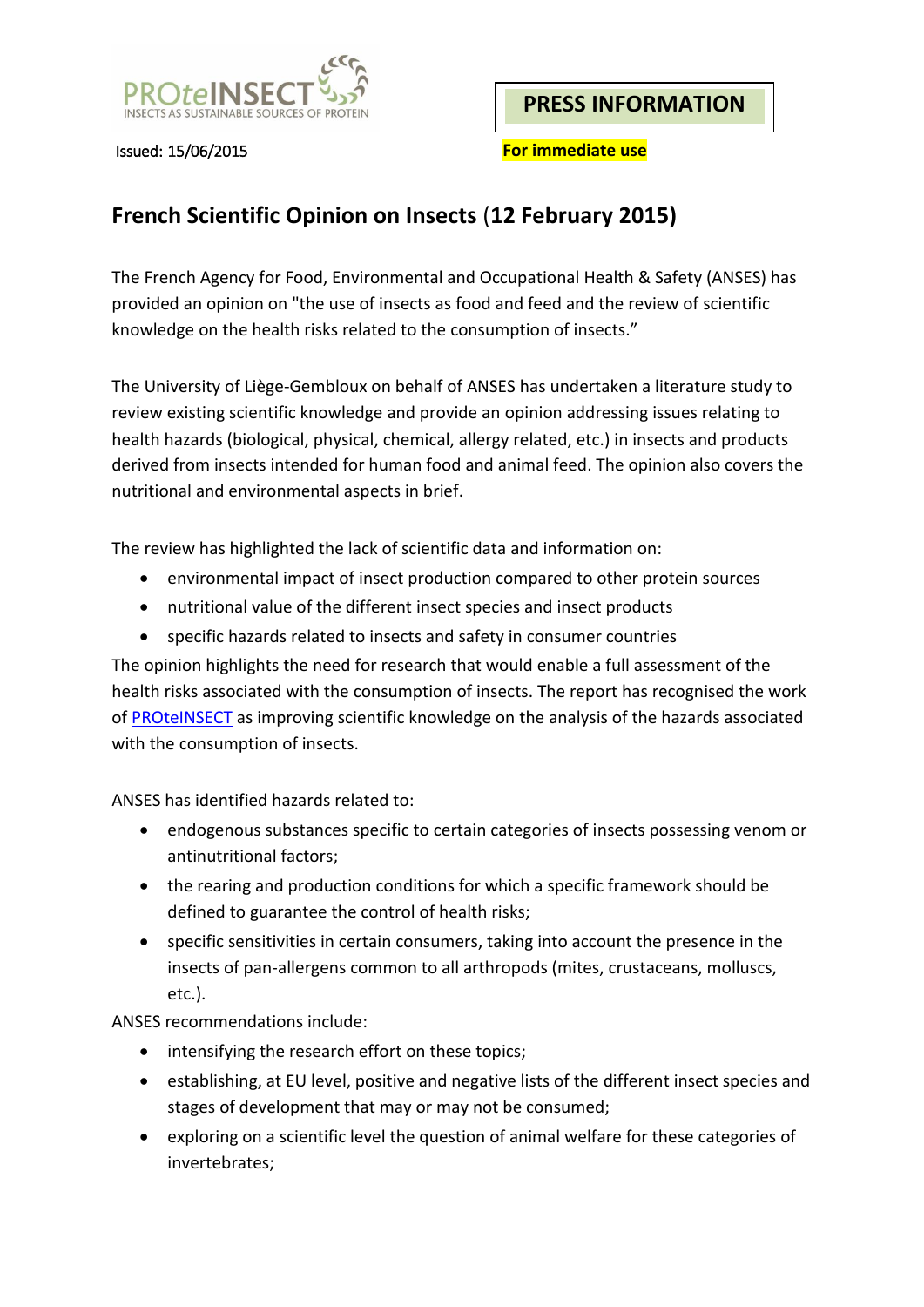- defining a specific framework for rearing and production conditions for insects and their products to guarantee the control of health risks; Page 27 / 38 ANSES Opinion Request No. 2014-SA-0153
- establishing measures for the prevention of allergy risk both for consumers and in the workplace.

Pending the establishment of specific standards and a suitable framework, ANSES calls for caution among consumers, especially those susceptible to food allergies. ANSES also emphasises the major challenges surrounding knowledge related to the social acceptability of these new foods or the associated challenges of development and environmental impact.

PROteINSECT is focusing on five key areas (below) in order to further the scientific evidence base on insect as a novel source of protein for animal feed. The PROteINSECT research will address a number of the scientific gaps identified by the ANSES Opinion:

- 1. The development and optimisation of fly larvae production methods for use in both developed and developing countries at small and large scale.
- 2. Determination of safety and quality criteria for insect protein products.
- 3. Evaluation of processing methodologies and the evaluation of crude and refined insect protein extracts in fish, chicken and pig feeding trials.
- 4. The determination of the optimal design of insect-based animal feed production systems utilising the results of a comprehensive life cycle analysis.
- 5. To build a pro-insect platform in Europe to encourage adoption of sustainable production technologies to include examination of the regulatory framework.

Full OPINION of the French Agency for Food, Environmental and Occupational Health & Safety on "the use of insects as food and feed and the review of scientific knowledge on the health risks related to the consumption of insects" can be found [here.](https://www.anses.fr/sites/default/files/documents/BIORISK2014sa0153EN.pdf)

## ENDS/ Contacts & Notes follow

### Media information contact:

Kate Viggers/Rhonda Smith - Minerva UK - +44(0)1264-326427 - +44(0)7887-714957 [press@proteinsect.eu](mailto:press@proteinsect.eu) Interviews available with Elaine Fitches, PROteINSECT Co-ordinator/FERA

### Notes for Editors:

- 1. PROteINSECT survey on production and use of insect protein for animal feed can be accessed [here](http://www.proteinsect.eu/index.php?id=2)
- 2. PROteINSECT's summary report on current European legislation concerning insect protein and animal feed is available to view and download [from the project website](http://www.proteinsect.eu/index.php?id=3)
- 3. Partners in the PROteINSECT project are: